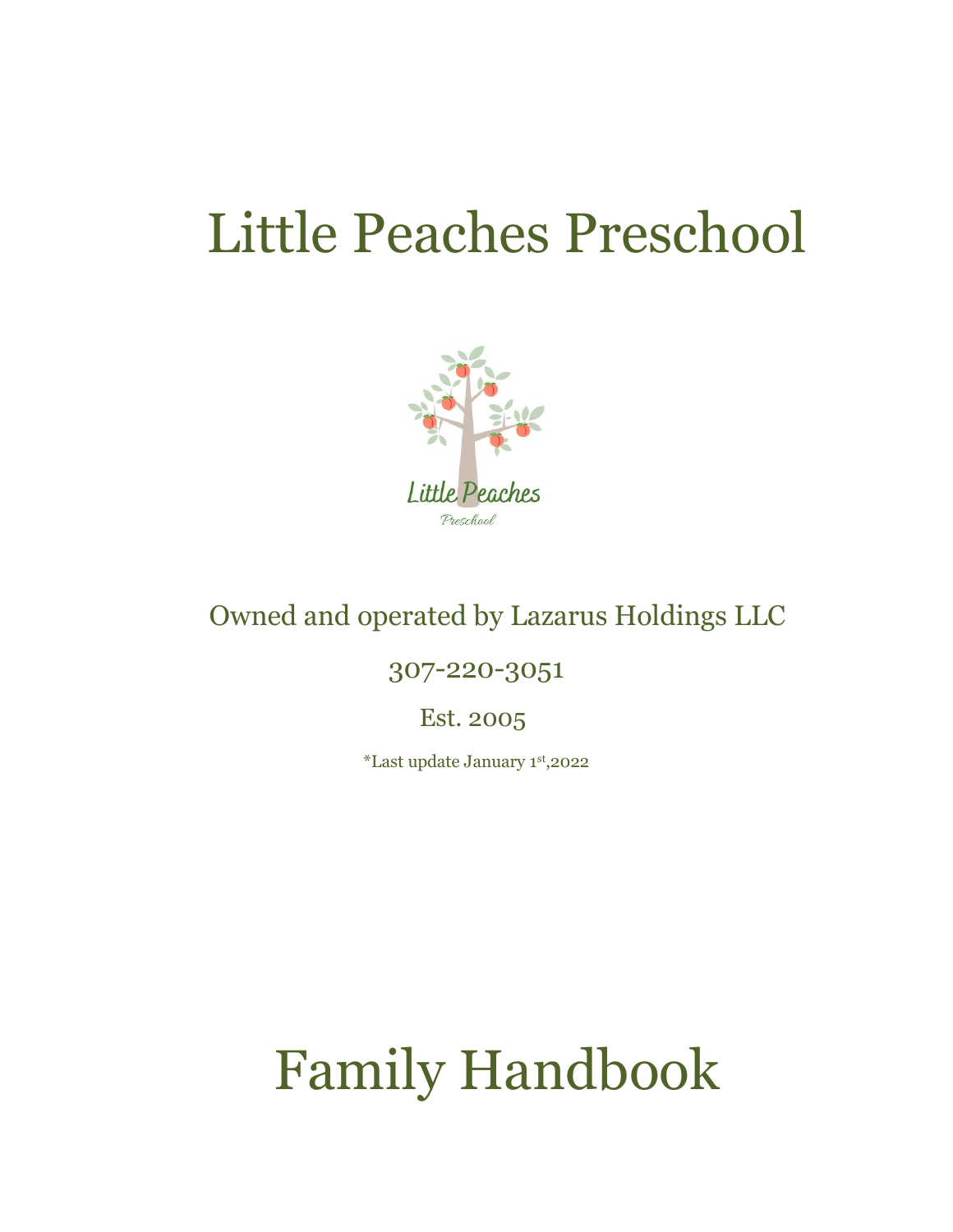Welcome to Preschool! Please read this handbook thoroughly, as it covers essential policies and procedures that govern our preschool contract agreement and pertain to the Care of your Child. There **is** a lot of information, but it will help you understand the type of care, environment, and education your child will be receiving. If you have any questions, please do not hesitate to ask.

\* The handbook, policies, and contracts are revised in January each year. \*

#### Family Expectations:

Open communication. Provide updates on problems and progress that your child is making. Excellent communication helps us work together in the best interest of your child. Remember that Continuity of Care is vital to a Child's development.

You should fully understand the terms of the contract and the policies and procedures that you, as the parent, are agreeing to. Be honest about how you believe the arrangement is working. Although you need to be vigilant to safeguard your child, you should trust me as your preschool provider to do the best for your child. Show your trust by asking questions rather than jumping to conclusions when apparent problems develop.

I welcome all parents at all times. I do not mind in the least teaching while you are watching me. So stop by to view anytime. I also love parents' help and suggestions. It is required that all parents volunteer at least once per school year in their child's class.

And lastly, treat my employees and me as you would like to be treated. Please keep in mind we are NOT "babysitters." Please recognize that this is our Profession, and it is not an easy one. We are not superwomen; please do not expect us to do things you would not do. We are also working parents with other responsibilities. PLEASE, PLEASE DO NOT BE LATE!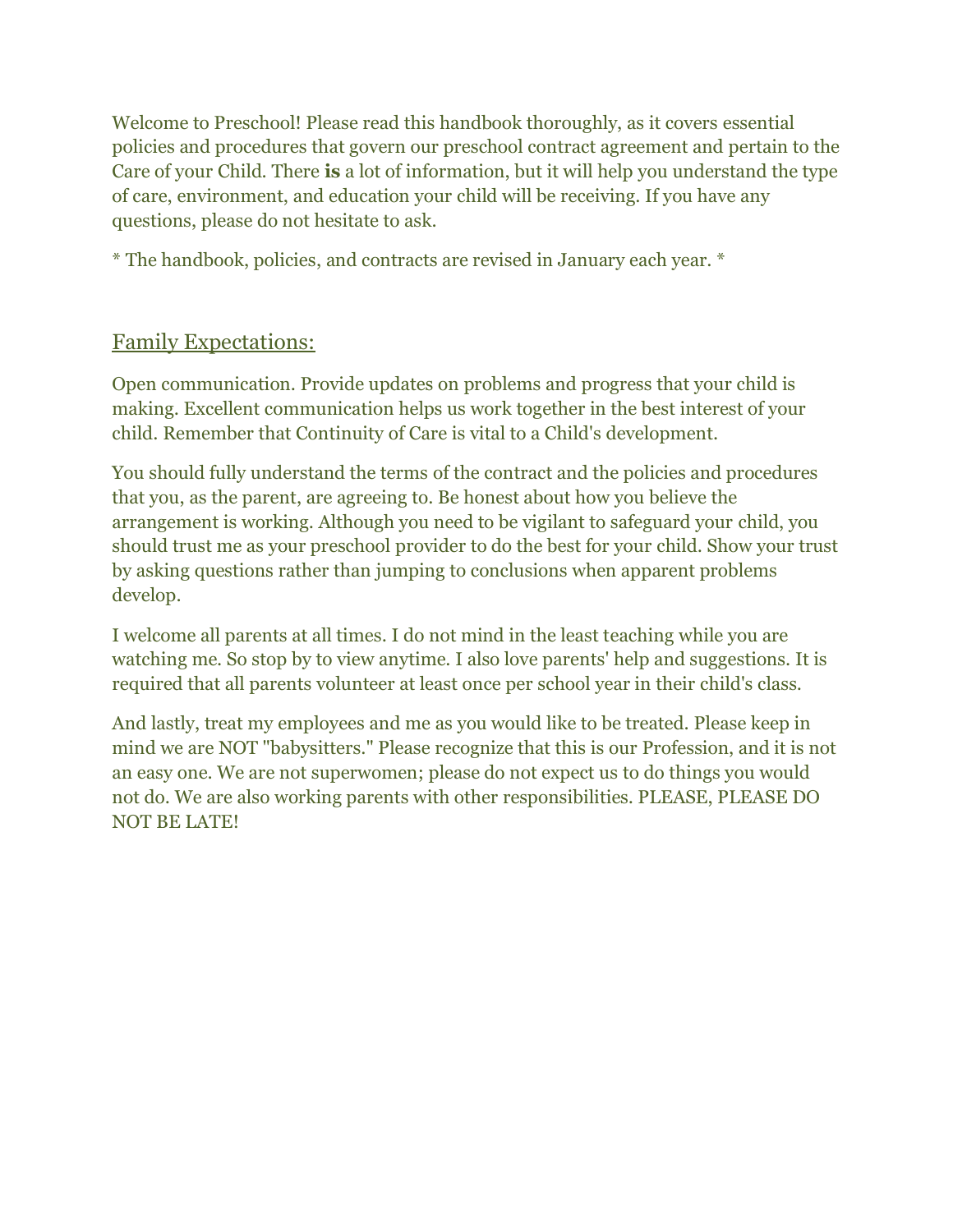## Hours of Operation:

Monday's 9-2:15 Tuesday's 12:15-2:15 Wednesday's 9-2:15 Thursday's 9-2:15 Friday's 9-11:30

#### **Days we are closed or will close early:**

Closures will be noted on the website and in the parent lobby.

There is no tuition credit allowed for any closed days. Your total Monthly Fees are due every month from September through May. A two-week notice is required before pulling your child from class. If you chose to remove your child from school any month between September- May, your child's spot would not be guaranteed when you decide to return. If you choose to take a vacation, your child's total fees are due every month.

A complete list of this year's closed dates and holidays can be found in the parent lobby and on the website.

## Fee Schedule:

Monday, Tuesday, and Thursday mornings: \$185

Monday- Thursday Afternoons \$215

Wednesday/Friday Mornings: \$175

**Fees are always due on the last business day of the month, which means you are pre-paying for the month to come. All payments will be paid by the 5th of every month, or a late fee of \$50 will be charged.**

There is a \$100 deposit that each new parent will pay before their child is allowed to begin school. This fee ensures your child a spot in the program.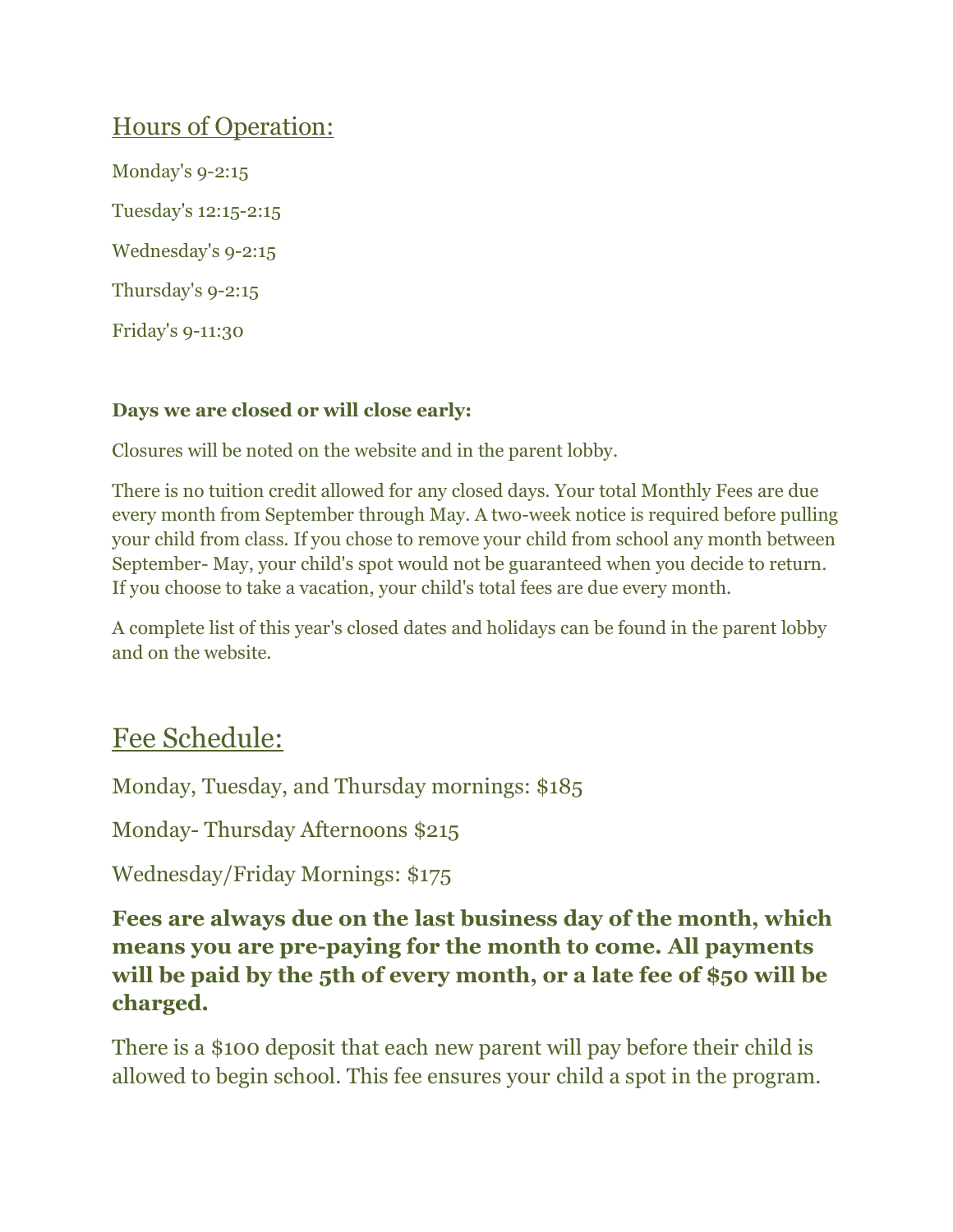There is a \$50 returned check fee. Payments can be made on our website via Square or personal check, and you may pay in cash; checks should be made out to Little Peaches Preschool.

If tuition becomes delinquent after 30 days, you will have ten days from notification to meet your financial commitment. Failure to do so will result in your child's removal from school.

There are no refunds on fees if you pay ahead. If you pay several months at a time, please do so after carefully thinking if your child will attend for those months.

#### **Pick-up/Drop-off**

We assume responsibility for your child only when they are on Little Peaches property. No child will be allowed to leave with anyone except parent/guardian unless indicated by the parent that particular day. Anyone unfamiliar to me will be required to show I.D. and be approved of by the parent before they leave.

Please be in control of your child at pick-up and drop-off times. If the person picking up the child appears to be under the influence of drugs or alcohol, another authorized person will be called to pick up both Parent and Child. The Cheyenne Police department will be contacted at the first sign of resistance to this policy. Please know this policy is in place with concern for your child's health and well-being.

**Television:** None. There is no television in our preschool.

**Snack:** a light snack will be given during the middle of the class. When we are low, I will either provide snack or ask for parent donations in the newsletter. Please plan to bring in a snack for your child's class once per month.

**Dress code:** Please have your children dressed weather appropriate and ready to play. If I feel that your child isn't dressed appropriately at any time, I will address the issue with you privately. Your child will get dirty, so I do not recommend treasured or valued clothing be worn to preschool; they should come dressed to work. They should always have a change of clothes inside their backpacks, which they must bring daily. Your child should always wear shoes to school; they don't want to stay inside if they decide to go out onto the sidewalk for an activity.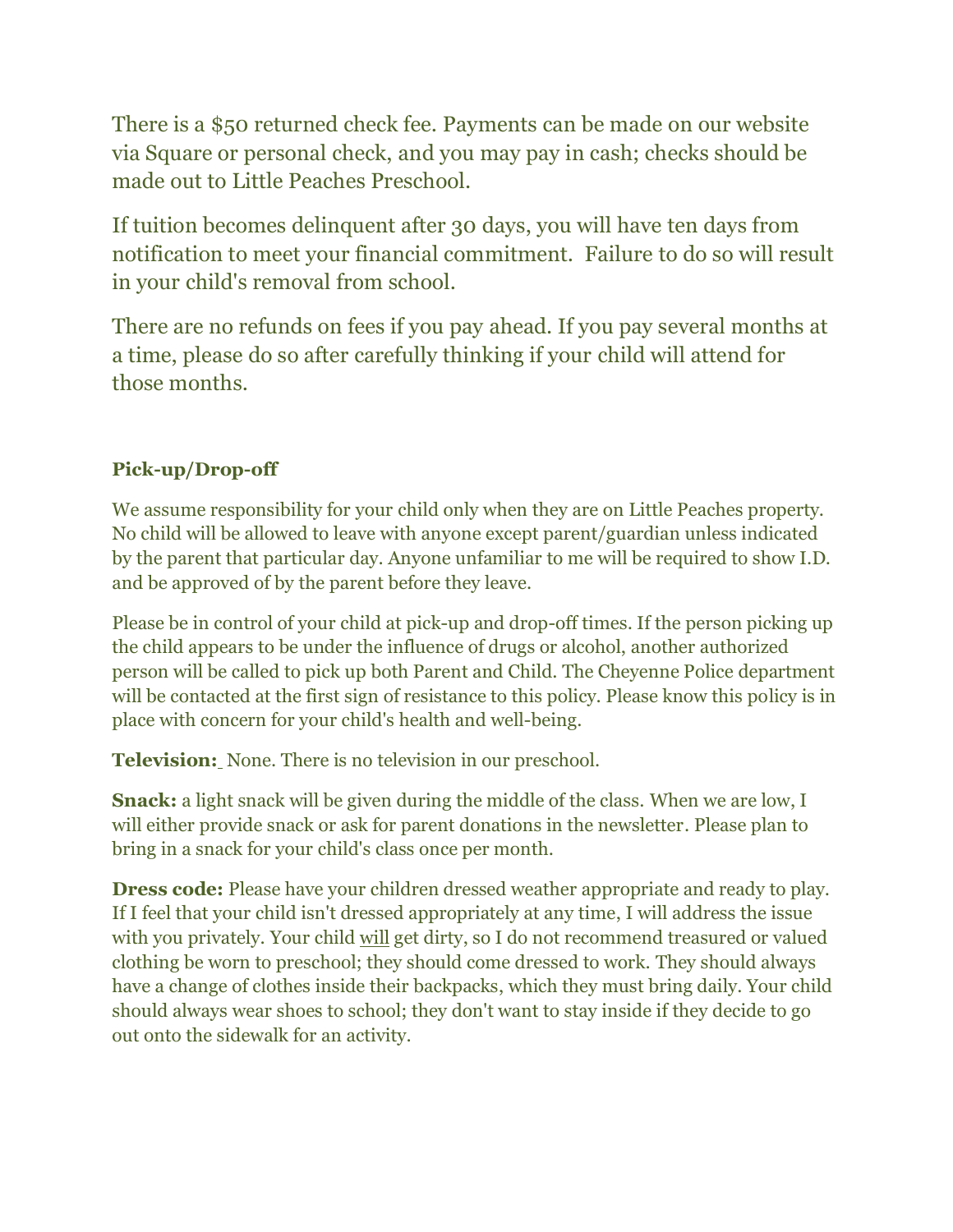**Potty time:** Make me aware of how you are trying at home so that we may keep it consistent. Your child does not have to be potty trained to attend school. If they are training, please make sure they bring a change of clothes, and please make sure we have a supply of wipes and diapers/pullups/underwear for your child.

**Holidays/Birthdays:** We honor major holidays and all children's birthdays. Please pre-arrange any food you would like to bring in for your child's birthday. Also, if your family does not celebrate certain holidays, please make me aware. It is always best to avoid any treats with nuts.

**Cleaning:** Children will be expected to clean up after themselves. Our classroom is sanitized regularly and kept as clean as possible at all times. Handwashing is a must for parent volunteers, classmates, and teachers within our classroom. Please encourage your child to clean their messes at home as well.

#### **What you can expect your child to learn when at Little Peaches:**

- **Independence**
- **Gross and Fine motor skills**
- **To learn to separate easily from parent/guardian**
- **Play cooperatively and respect personal space**
- **Self Help skills**
- **Identify body parts**
- **The alphabet and Numbers, visually identifying these out of order**
- **Colors and shapes**
- **Beginning knowledge of letter sounds, etc.**

## **Preschool Rules:**

-No hitting, biting, pinching, throwing, pushing, hair pulling, or otherwise hurting themselves or others.

- No Guns.

-No intentionally breaking anything. In these cases, the parents are held responsible, and the parent will replace the item.

- No name-calling, yelling, teasing, or foul language.

- Show respect towards peers and other adults.

I do not have a lot of rules; the children will have clear expectations, and we will consistently remind the children of these expectations during the school day. Please be aware as in Elementary school; we try to solve any behavior issues within the school. Parents will be notified AFTER we have exhausted all our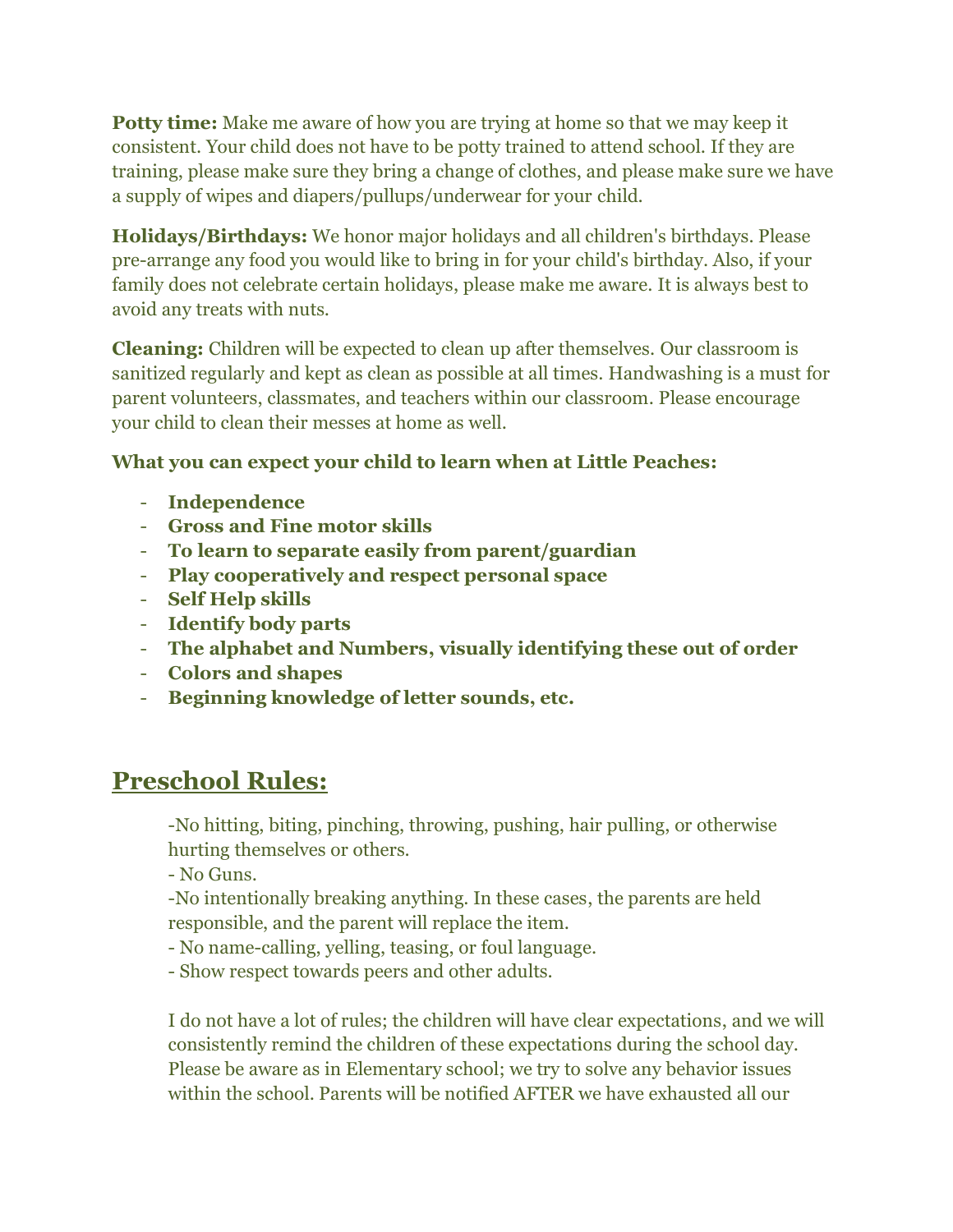resources in solving the issues at school. This means if we pull you in for a parent meeting to discuss the behaviors that it is not the first time, and we need to plan to work together to come up with a solution.

### **Discipline:**

Discipline will be consistent, clear, and understandable to the child. When disciplining a child, positive guidance, redirection, and setting clear limits that enable a child to become self-disciplined will be used.

Children will be encouraged to respect people, be fair and learn to be responsible for their actions. Aggressive behavior toward their teacher or other children is unacceptable. Good behavior will be encouraged and praised. If there are issues at school, please know that by the time I come to you to discuss any concerns, it means it is not the first time we have had a problem. It means we have done our best to handle things within the school, but the issue is not going away, and it's time we address it together as teacher and parent.

The teacher closest to the child will handle any problems. A calm conversation will be had unless the teacher feels the child is too worked up yet to talk, and they will be asked to take some chill-out time in a quiet place until they calm down, then they will speak with me about how things could have gone better and what a better choice would have been. All discipline goes through me, and I instruct all teachers on what to do in any situation that arises. Every incident that happens in class is reported to me. All student behaviors will be discussed between the parent and me.

#### **Exclusions from Care/sicknesses:**

The facility staff may refuse any child who cannot participate in a regular childcare program due to discomfort, injury, or other illness care symptoms. We follow all guidelines and rules set by the Department of Family Services pertaining to sick children in care.

Any child who cannot participate in a regular child care program due to discomfort, injury, or other symptoms of illness may be refused care. A facility serving well children may not admit a child who has any of the illnesses/symptoms of illness specified below:

 $\Box$  Severe diarrhea

 $\Box$  Severe pain or discomfort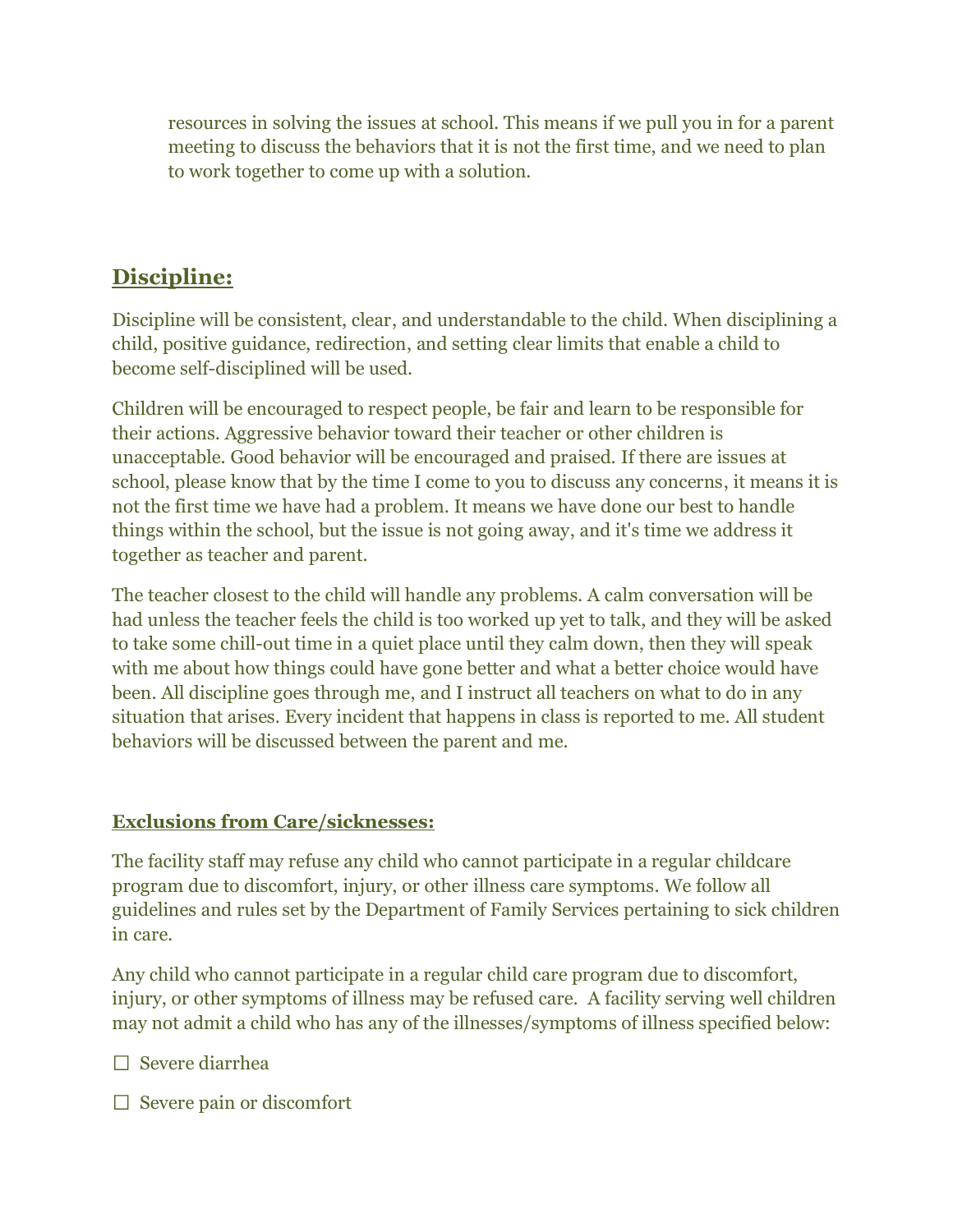- $\Box$  Two or more episodes of acute vomiting within a period of twenty-four (24) hours;
- $\Box$  Difficult or rapid breathing;
- $\Box$  Yellowish eyes or skin;
- $\Box$  Sore throat with a fever over 101<sup>o</sup> F or severe coughing;
- $\Box$  Untreated head lice or nits;
- $\Box$  Untreated scabies;

 $\Box$  Children suspected of being in contagious stages of chicken pox, pertussis, measles, mumps, rubella or diphtheria; or

 $\Box$  Purulent conjunctivitis

#### **Children with the following symptoms should be excluded from child care unless they are under the care of a physician and the physician has approved in writing their return to child care:**

- $\Box$  Skin rashes, excluding diaper rash, lasting more than one (1) day.
- $\Box$  Swollen joints or visibly enlarged lymph nodes;
- $\Box$  Elevated oral temperature of 101<sup>o</sup> F or over;
- $\Box$  Blood in urine;
- $\Box$  Mouth sores associated with drooling; or

 $\Box$  Having a communicable disease or being a carrier of such, that is listed on the Wyoming Department of Health (WDH) Reportable Disease and Condition List.

The parent shall be notified immediately when a child has symptoms requiring exclusion from care. The child will be kept isolated from other children until the child is removed from the facility.

Please do not bring your sick child to school. If you believe your child is sick, or getting sick stay home. If everyone does this we can keep colds and illnesses from running through our school.

#### **Medication Administration:**

Medications, both prescription and over-the-counter, are rarely given at school; the only exceptions involve severe or unique problems where the physician deemed necessary that the medication be given during school hours.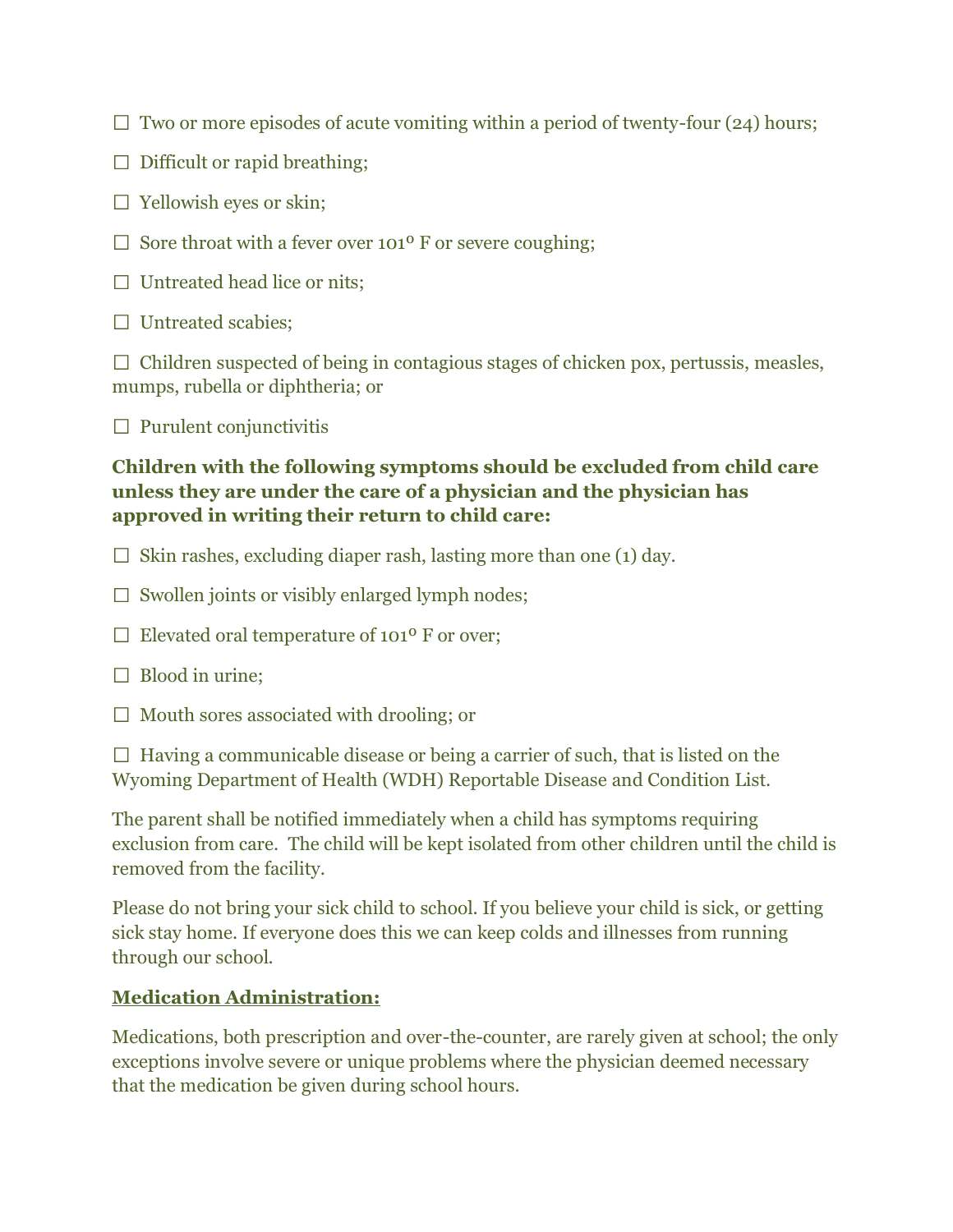With the help of your child's physician, the parent is urged to work out a schedule of giving medication at home, outside school hours, whenever possible.

Medications will not be administered at the Center unless accompanied by a doctor's authorization, with written approval and instructions from a child's parent/guardian.

The proper form must also be completed and submitted. Each child's medication is kept in an individual locked medical bag.

As medicine reaches its expiration date, it will be returned to the parent.

Suppose medication is to be administered at school. In that case, all the following conditions must be met:

 $\triangleright$  A signed request from a licensed physician/dentist specifying the condition for which the medication is to be given, the name, dosage, route, side effect, and specific instructions for emergency treatment must be on file at school. School staff is not authorized to determine when an "as needed" medication is to be given.

 $\triangleright$  Specific instructions are necessary.

 $\triangleright$  A signed request from the parent/guardian must be on file at school.

➢ Medication must be in your child's original, labeled pharmacy container written in English.

 $\triangleright$  An appropriate measuring device must accompany all liquid medicines.

 $\triangleright$  A separate form is required for each medication.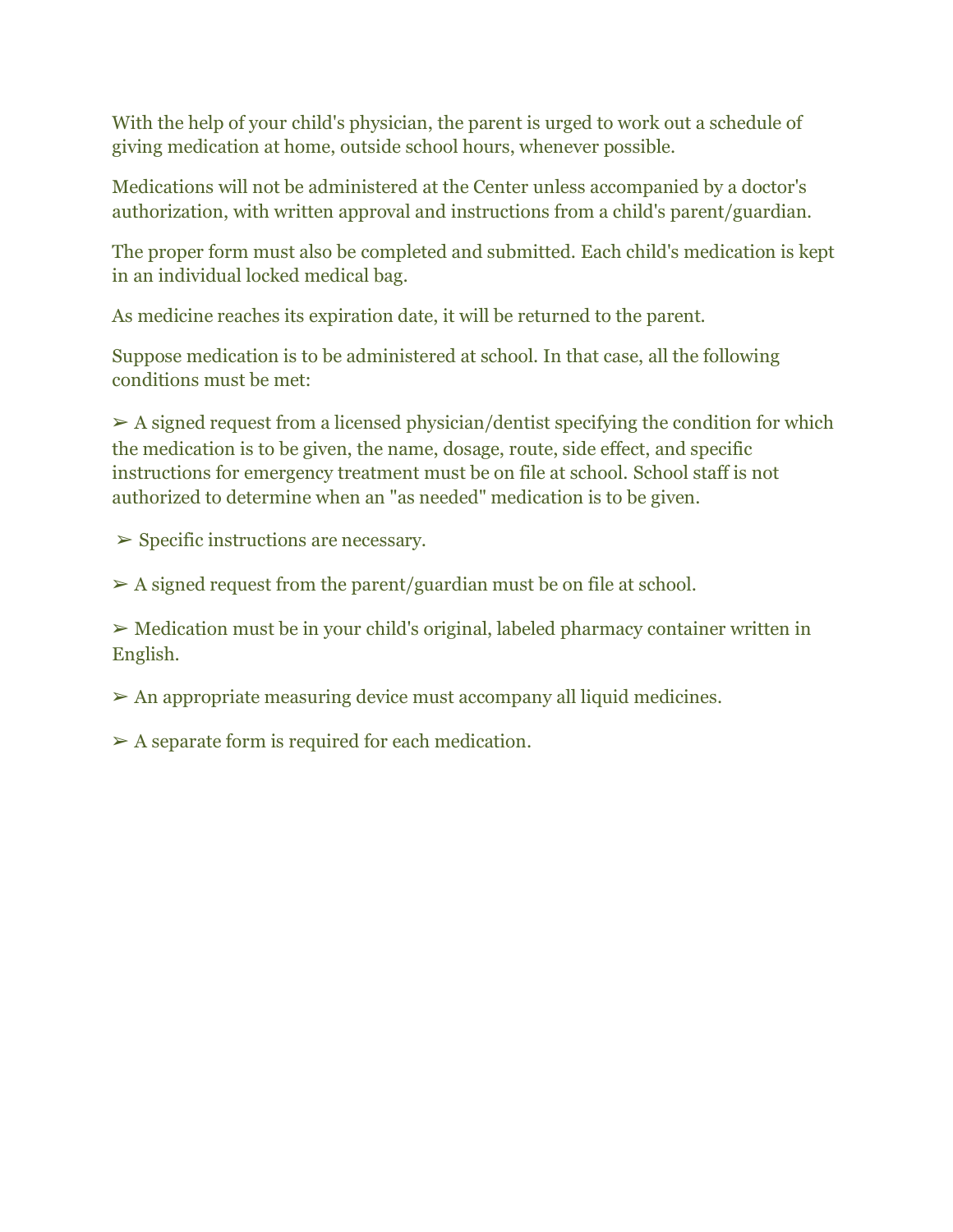**Termination of Care:** The parent can only terminate care with two weeks' notice. I reserve the right to immediately end care for non-payment, failure to respect me, and the preschool rules. A refund of fees will not be given if you have chosen to leave preschool after dues have been paid.

**Teacher Vacation:** I reserve the right to 10 vacation days per year, with at least three weeks' notice. I will do my best to have other qualified teachers there for me for any unforeseen family events.

**Supplies:** Please see the listing in the parent lobby; this may change monthly. For special activities, I will ask the parents to help provide certain items and post a sign-up sheet for these items. Please do not feel pressured to sign up to bring in items.

**Blizzards/Snow Days:** If Laramie county school district #1 closes for a snow day, we will also close. If the weather gets too bad and the district closes early and sends students home before a bad storm, we will also.

**Tornados/Severe Weather:** The weather channel stays pulled up on the computer, and staff phones will alert to any impending inclement weather. If sirens go off, we will immediately take shelter in the basement of the building until deemed safe.

#### **Medical Emergencies:**

All staff is CPR/1st aide certified. In serious situations, 911 will be called, and parents are responsible for any charges this may incur. Parents will be called immediately to notify any situation, even if it's a bruise.

**Fire Drills:** Fire drills are done monthly. In case of emergency, children will exit the building and meet on the other end of the parking lot in the designated area, a safe distance away from the fire. Even if no fire is visually seen, but the alarms go off, we will evacuate. Parents will be notified immediately.

#### **Sick children and care:**

The facility staff may refuse any child who cannot participate in a regular childcare program due to discomfort, injury, or other illness care symptoms. A complete list and explanation can be found in the parent areas at school.

**Weapons Policy:** There are no weapons of any sort on the premises. There are no weapons allowed on-premises. I do not allow guns inside the school for any reason, no matter your occupation or license. Please remove all weapons before entering the school.